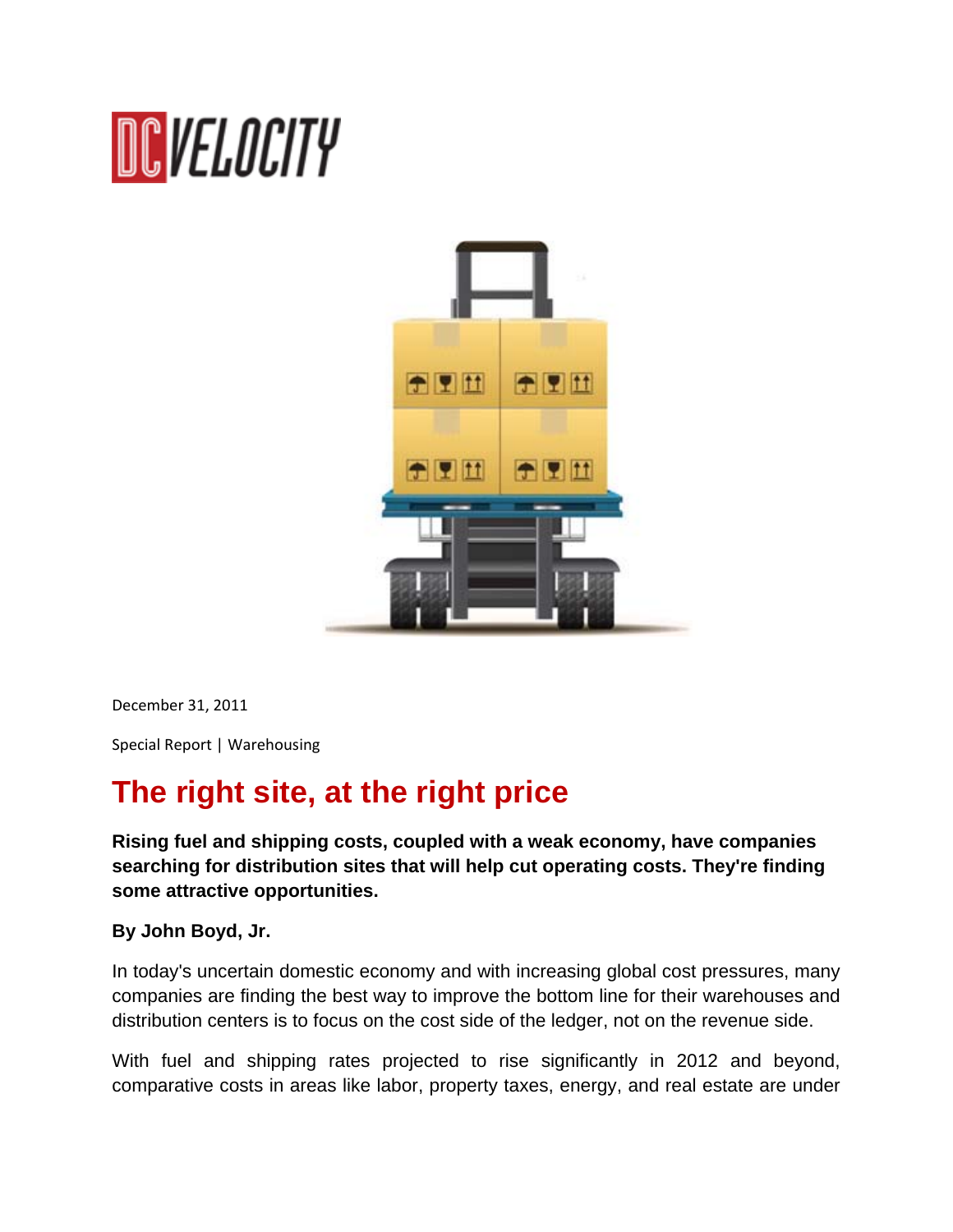the site selection microscope like never before. With the exception of shipping rates, which are often negotiable, most operating costs facing the distribution warehouse planner are fixed. For many, a less-than-optimum operating cost structure for their warehouses can compromise their competitive position for years.

That's one reason why many companies are considering relocating warehouses and distribution centers right now. Those that are searching for sites that will help cut operating costs now and in the future are finding attractive opportunities.

#### **EXHIBIT 1**

# Comparative cost rankings for operating a warehouse

| <b>Distribution Warehouse</b> | <b>Total Annual Operating Costs</b><br>(in US dollars) |
|-------------------------------|--------------------------------------------------------|
| San Francisco, CA             | \$24,482,742                                           |
| San Jose/Sunnyvale, CA        | \$22,247,357                                           |
| Nassau/Suffolk, NY            | \$21,346,401                                           |
| Meadowlands/Northern, NJ      | \$19,909,075                                           |
| Seattle/Bellevue, WA          | \$18,784,374                                           |
| Boston/Cambridge, MA          | \$18,712,773                                           |
| Chicago, IL                   | \$18,005,712                                           |
| Baltimore/Hunt Valley, MD     | \$16,702,687                                           |
| Lehigh Valley, PA             | \$16,134,245                                           |
| St. Louis, MO                 | \$15,131,038                                           |
| Columbus, OH                  | \$14,670,526                                           |
| Atlanta, GA                   | \$14,262,197                                           |
| Memphis, TN                   | \$13,844,349                                           |
| Fort Wayne, IN                | \$13,589,070                                           |
| Greenville/Spartanburg, SC    | \$13,071,245                                           |

SOURCE: BIZCOSTS.COM, 2011

THIS COST RANKING OF U.S. CITIES IS BASED ON THEIR HOUSING A HYPO-THETICAL 150-WORKER DISTRIBUTION CENTER OCCUPYING 450,000 SQUARE FEET AND SERVING A NATIONAL MARKET WITH OVER-THE-ROAD TRUCKLOAD SHIPMENTS. TOTAL COSTS INCLUDE LABOR, LAND, CONSTRUC-TION, TAXES, UTILITIES, AND SHIPPING.

## **Location Matters**

Exhibit 1 shows the annual BizCosts.com comparative cost ranking of U.S. cities based on their housing a hypothetical 150-worker distribution center occupying 450,000 square feet and serving a national market with over-the-road truckload shipments.<sup>1</sup> Total costs include labor, land, construction, taxes, utilities, and shipping. They can range from a high of \$24.5 million per year in San Francisco to a low of \$13.1 million in Greenville/Spartanburg, S.C.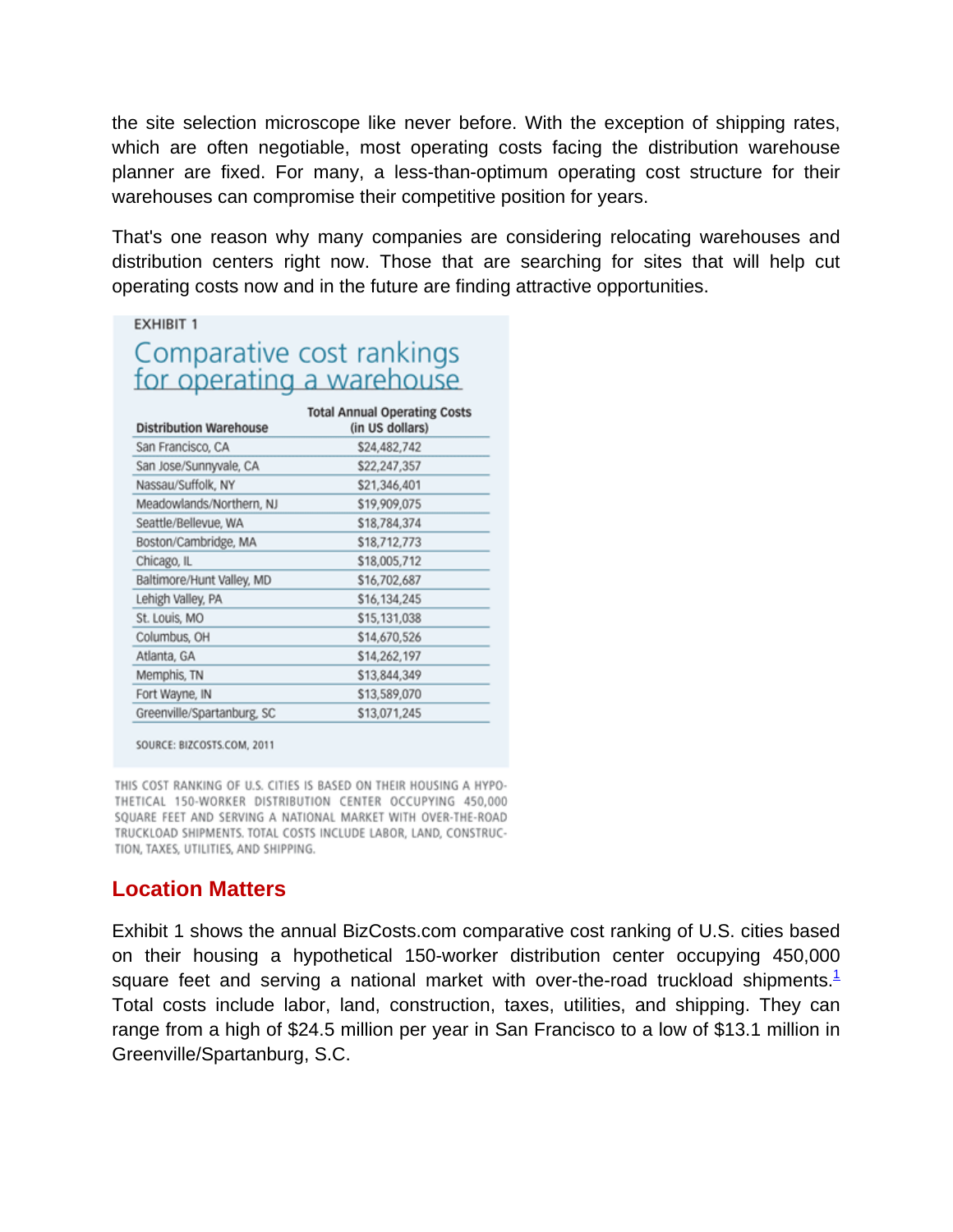These costs are expected to rise throughout the coming year. Despite continued advancements in warehouse automation technologies, overall operating costs for distribution warehousing are expected to increase by 14 to 16 percent in 2012 due to a rise in diesel fuel costs, above-average utility rate increases, and recovering real estate markets in most locales. These costs will be up from an estimated 13-percent increase for 2011. Labor costs, however, will continue on the flat-to-weak trajectory they have followed since 2009, with a projected increase of 2.1 percent in 2012 for non-exempt warehouse personnel.

There are many other variables that can affect the attractiveness of one location versus another. One of the newest is cap-and-trade legislation designed to reduce carbon emissions and improve the environment. New Jersey, for example, recently opted out of the Northeast Regional Greenhouse Gas Initiative in a move to improve its competitiveness against neighboring Pennsylvania, which is not a member. New Jersey authorities may be right to worry: Industry insiders believe the fruit and juice company Ocean Spray's recent decision to relocate its Bordentown, N.J., distribution facility to Pennsylvania's Lehigh Valley was in response to concerns about New Jersey's carbon program and escalating utility prices.

Another business climate variable that companies continue to monitor is the relative strength of unions in each state. "Right-to-work" status continues to be a hot-button issue for many companies involved in distribution. Right-to-work legislation restricts the power of organized labor by barring practices such as requiring union membership to work in a warehouse or factory. This can be very important for some projects, as labor costs can account for as much as 50 percent of overall warehouse operating expenses. Lower labor costs and more favorable labor/management relations tend to be found in the 22 states that have right-to-work legislation, mostly in the South and West.

Nowhere is the strength of the unions more of an issue for the supply chain field than in California, where California Bill AB 950 could effectively keep the now-dominant independent drayage trucks from working at California's major ports, including Los Angeles/Long Beach. That measure could lead to larger, possibly unionized trucking organizations controlling drayage operations between the ports and regional warehouses.

The likely result of the California legislation would be a further increase in distribution costs in that state. The rise in costs could then drive distribution projects to other markets along the I-15 and I-10 corridors, including North Las Vegas and Mesquite, Nev.; St. George, Utah; and Phoenix, Kingman, and Casa Grande, Ariz. All of these locations are in right-to-work states where land and industrial space costs are also at historic lows due to the real estate collapse in those markets.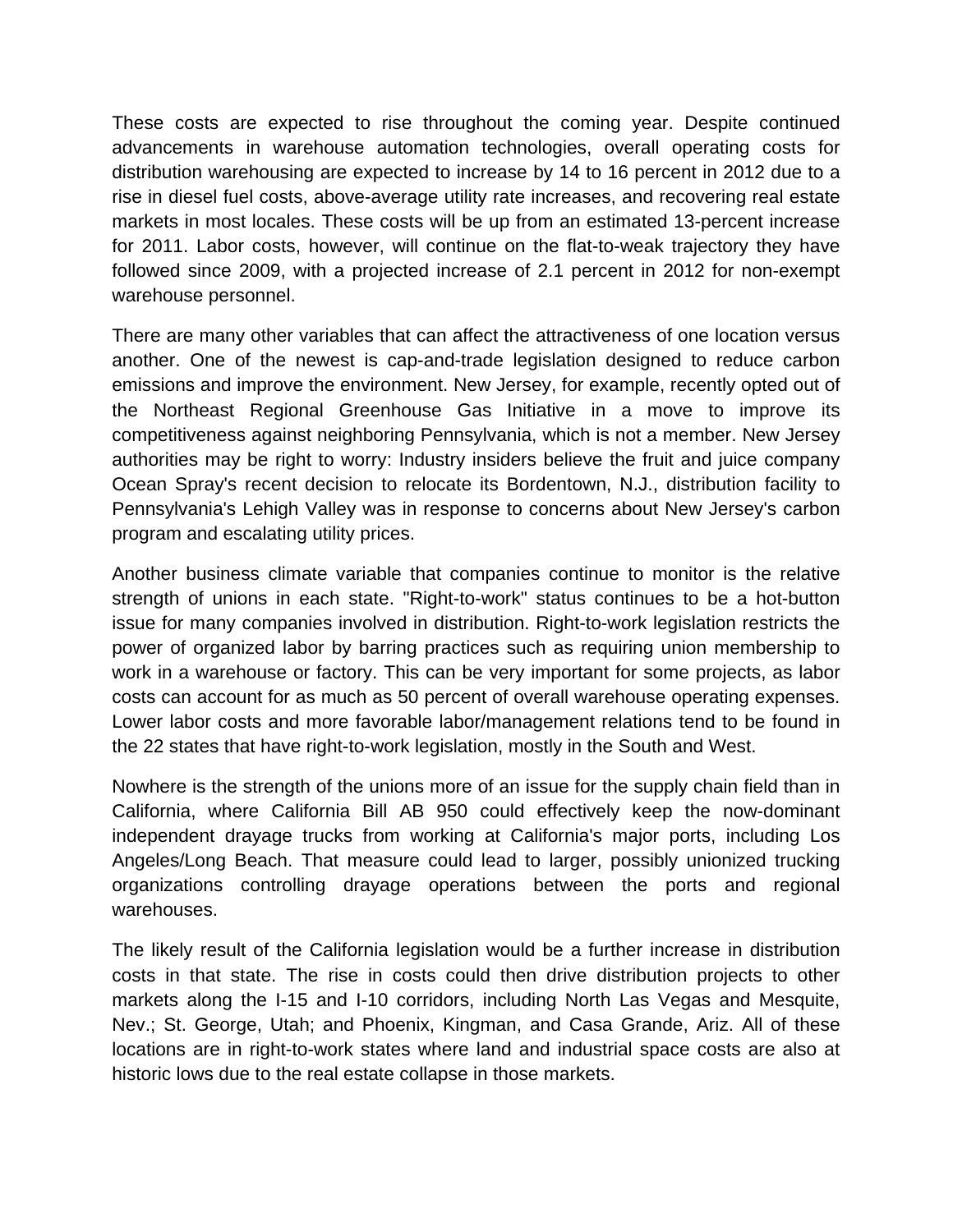## **Expanding Trade Attracts Warehousing**

Not just the domestic economy but also the global economy is having a profound effect on the location of distribution centers. The cities that are especially well-positioned to attract new distribution projects are those that link to the global economy through ports, airports, and access to NAFTA (North American Free Trade Agreement) trade corridors like the Canamex Corridor in the U.S. West and the I-35 NAFTA Superhighway, which extends from Mexico to Canada in our nation's Heartland region.

Booming north-south NAFTA trade in the manufacturing sector and a resurgent agricultural economy led by corn and ethanol are driving the logistics economies of Heartland cities along the I-35 trade route, including Omaha, Neb.; Kansas City, Mo.; and Oklahoma City, Okla. North-south trade, up 15 percent in 2011 from 2010 levels, is expected to continue to grow as the Canadian economy outpaces that of the United States and the Canadian dollar reaches parity with its U.S. counterpart.

As the Canadian economy grows, some Canadian companies are developing a keen interest in establishing U.S.-based distribution facilities. Due to the strength of the Canadian dollar, and with U.S. real estate prices at all-time lows, the economics are very attractive for Canadian companies that are looking to set up shop in the States for the first time.

In addition, the expansion of the Panama Canal, set for completion in 2014, is already affecting distribution warehouse site selection. Container shipments are projected to increase tremendously at U.S. East Coast ports, creating inland warehouse opportunities (not unlike California's Inland Empire) for communities situated within a few hours' drive by truck from deep water ports in Miami and Jacksonville, Fla.; Savannah, Ga.; Charleston, S.C.; Norfolk, Va.; Baltimore, Md.; Wilmington, Del.; Newark/Elizabeth, N.J.; and Boston, Mass.

Airfreight growth also has been a positive force for a number of distribution projects, especially those close to major hubs operated by UPS in Louisville, Ky., and FedEx in Memphis, Tenn. In addition, Minneapolis, Minn.; Chicago, Ill.; and St. Louis, Mo., have strong air-cargo service to and from China, a huge plus for a growing number of companies in those areas.

## **A Warm Welcome**

While the weak economic recovery and rising costs have had some negative effects on the warehousing market, they have also resulted in at least one positive consequence. It used to be that many communities were resistant to new warehousing projects and viewed them with skepticism. Now, however, communities are actively courting logistics industries because the economic benefits are clear and compelling. Indeed, for cash